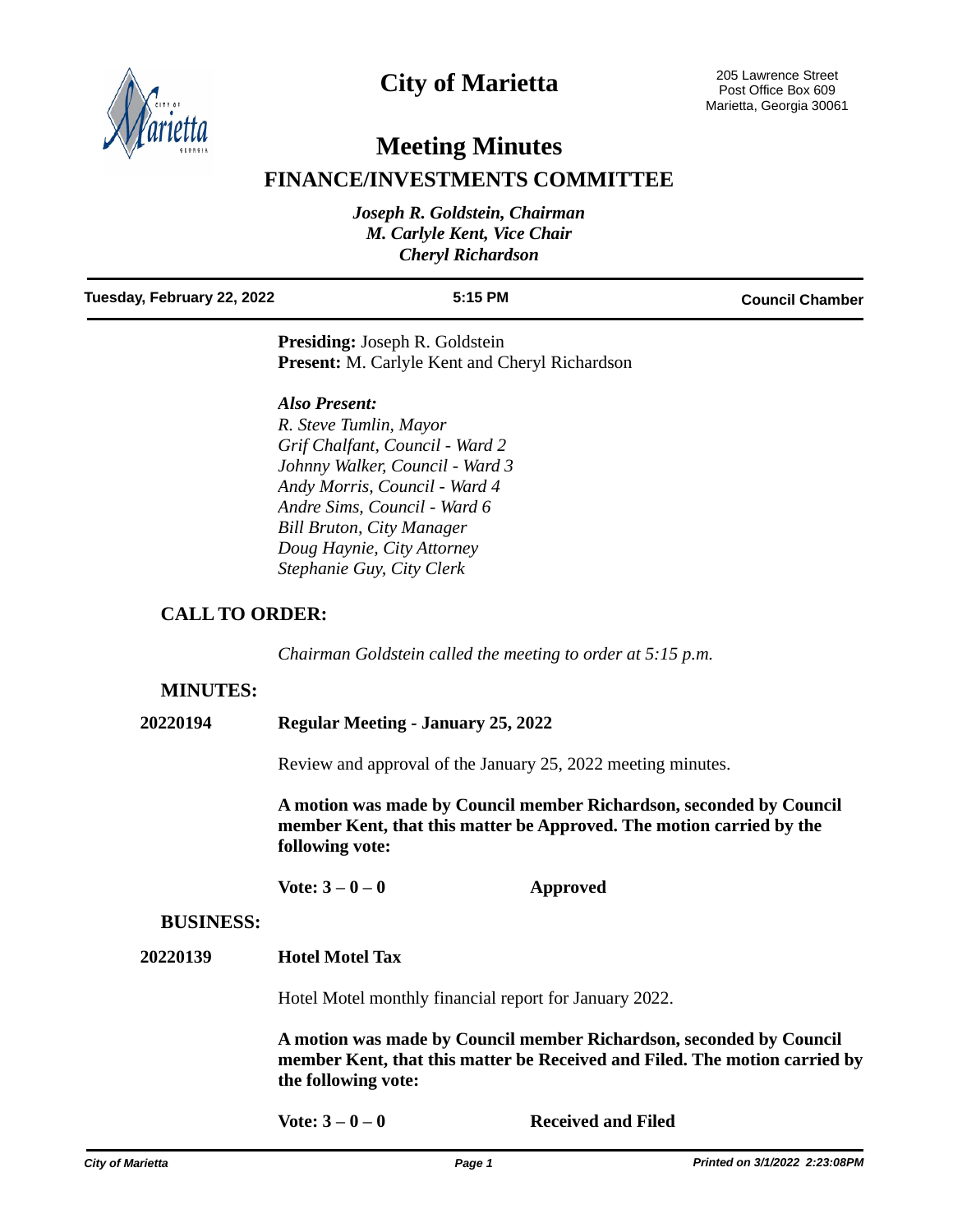| 20220140 | <b>Auto Rental Tax</b>                                                                                                                                                                                                                                                                                              |                                           |  |  |
|----------|---------------------------------------------------------------------------------------------------------------------------------------------------------------------------------------------------------------------------------------------------------------------------------------------------------------------|-------------------------------------------|--|--|
|          | 3% Auto Rental Tax monthly financial report for January 2022.                                                                                                                                                                                                                                                       |                                           |  |  |
|          | A motion was made by Council member Richardson, seconded by Council<br>member Kent, that this matter be Received and Filed. The motion carried by<br>the following vote:                                                                                                                                            |                                           |  |  |
|          | Vote: $3 - 0 - 0$                                                                                                                                                                                                                                                                                                   | <b>Received and Filed</b>                 |  |  |
| 20220141 | <b>Finance Update</b>                                                                                                                                                                                                                                                                                               |                                           |  |  |
|          | A motion was made by Council member Richardson, seconded by Council<br>member Kent, that this matter be Received and Filed. The motion carried by<br>the following vote:                                                                                                                                            |                                           |  |  |
|          | Vote: $3 - 0 - 0$                                                                                                                                                                                                                                                                                                   | <b>Received and Filed</b>                 |  |  |
| 20220151 | <b>YELLS 21st Century Community Learning Centers Grant</b>                                                                                                                                                                                                                                                          |                                           |  |  |
|          | Request by Bercher Homes for approval of the final plat for Crescent Walk (224)<br>& 226 Crescent Circle).                                                                                                                                                                                                          |                                           |  |  |
|          | A motion was made by Council member Richardson, seconded by Council<br>member Kent, that this matter be Recommended for Approval - Consent<br>Agenda. The motion carried by the following vote:                                                                                                                     |                                           |  |  |
|          | Vote: $3 - 0 - 0$                                                                                                                                                                                                                                                                                                   | Recommended for Approval - Consent Agenda |  |  |
| 20220162 | <b>Budgeted Training, Travel, and Meal Expense for Council Members</b>                                                                                                                                                                                                                                              |                                           |  |  |
|          | Discussion on Budgeted Training, Travel, and Meal Expense for City in addition<br>to the \$150.00 allowance already established for Council Members.                                                                                                                                                                |                                           |  |  |
|          | In depth discussion was held regarding budgeted expenses for Council members.                                                                                                                                                                                                                                       |                                           |  |  |
|          | Motion to approve the cumulative budget amount that shall not exceed<br>\$56,000.00 allowance for a fiscal year. For an individual Elected Official, the<br>yearly Budgeted allowance shall not exceed \$7,000 individually.                                                                                        |                                           |  |  |
|          | An amended motion was made by Council member Richardson, seconded by<br>Council member Kent, to add language regarding the allocation for elected<br>officials that serve in an official capacity for other entities, such as MEAG, GMA<br>or NLC, their budgeted allowance may be partially funded by said entity. |                                           |  |  |
|          | <i>Vote:</i> $3 - 0 - 0$                                                                                                                                                                                                                                                                                            | Approved                                  |  |  |
|          | Chairman Goldstein called for a vote on the original motion as amended.                                                                                                                                                                                                                                             |                                           |  |  |